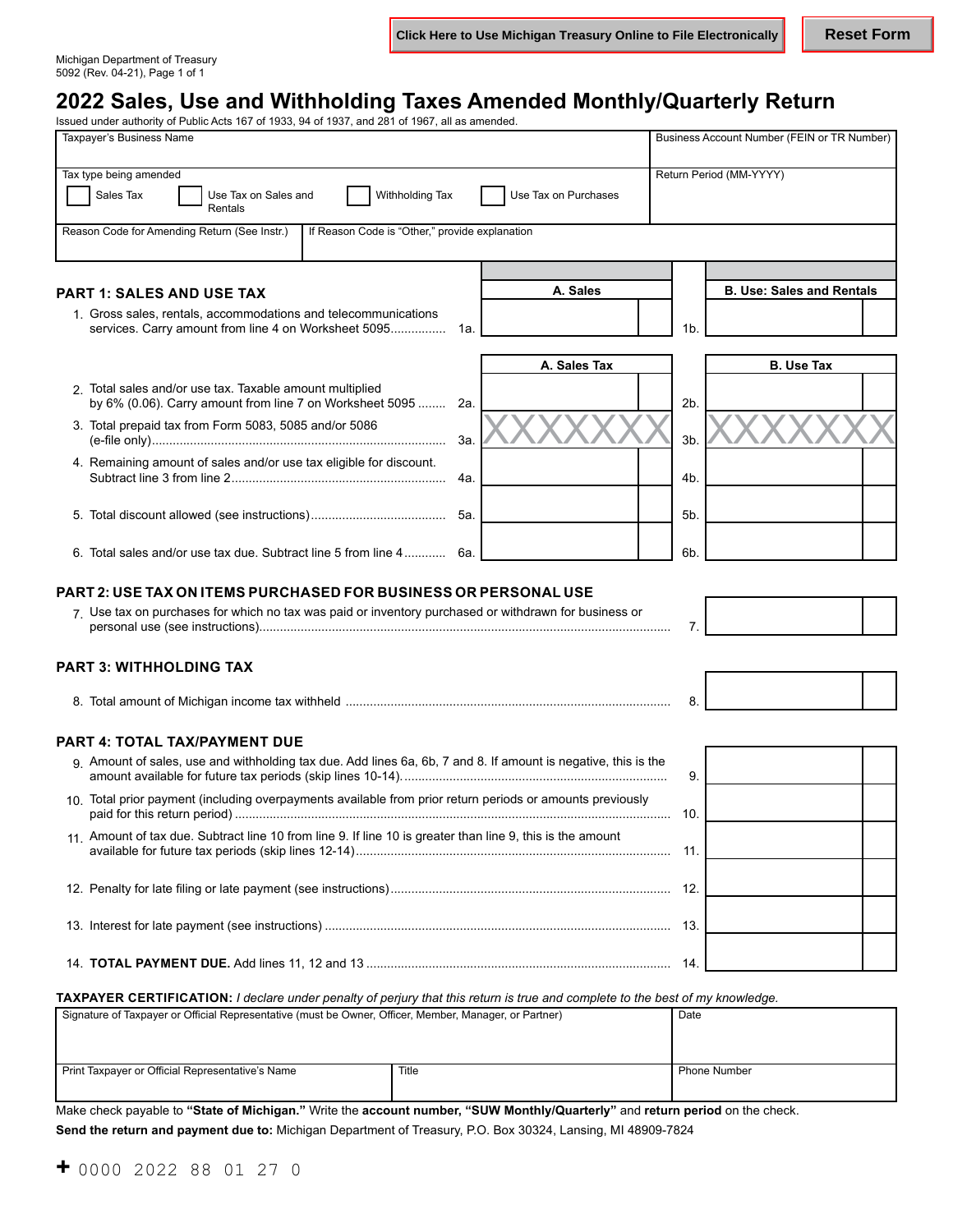# **Instructions for** *2022 Sales, Use and Withholding Taxes Amended Monthly/Quarterly Return* **(Form 5092)**

Form 5092 is available for submission electronically **Monthly Filer**  using <u>Michigan Treasury Online</u> (MTO) at **Form** to the discount by multiplying the tax is less than \$9, calculate the discount by multiplying the tax by 2/3 (.6667).<br> **PEREMICHERE:** Form 165 must be used to amend tax yea

Use this form to correct the 2022 Sales, Use and Withholding calculate discount using this formula:<br>
Taxes Monthly/Quarterly Return (Form 5080) that was (Tax x 6667 x 0075) The maximum discount is \$20,000 initially filed for the tax period. To complete the form check for the tax period.<br>the tax type that is being amended and complete only the

**IMPORTANT:** This is a return for sales tax, use for the tax period.<br>tax and/or withholding tax. Only enter figures for **Oughterly Filer** tax and/or withholding tax. **Only enter figures for**<br>taxes the business is registered and/or liable for. If<br>it is determined that tax is owed the taxnaver will be  $\cdot$  If the tax is less than \$27, calculate the discount by it is determined that tax is owed the taxpayer will be it is the tax is less than  $\frac{32}{1}$ , calculate the discount by liable for the deficiency as well as penalty and interest.<br> **Complete the Sales, Use and Withholding Complete the** *Sales, Use and Withholding Taxes* **•** If tax is \$27 to \$3,600 and paid by the 1<br>**Monthly/Quarterly and Amended Monthly/Quarterly** \$5,400 and paid by the 20th, then enter \$18. *Monthly/Quarterly and Amended Monthly/Quarterly Worksheet* (Form 5095, hereafter referred to as

select the two-digit code that best represents the reason for for the tax period. amending the return. Enter the code in the appropriate field • If the tax is more than \$5,400 and paid by the 20th,

| 01     | Increasing tax liability                                  | $\cdots$<br>for the ta             |
|--------|-----------------------------------------------------------|------------------------------------|
| 02     | Decreasing tax liability                                  | Accelerate                         |
| 03     | Incorrect information/figures reported on original return | If the ta<br>$\bullet$<br>formula: |
| 04     | Original return was missing information/incomplete        | applies.                           |
| $05\,$ | Claiming previously unclaimed prepaid sales tax           | <b>Credit Sch</b>                  |
| 06     | Dispute an adjustment                                     | E-file o<br>$\bullet$<br>5086)     |
| 07     | Tax Exempt                                                | respectiv                          |
| 08     | Other                                                     | informa<br>quarterl                |

**Line 1b:** Enter the amount from Worksheet 5095, line 4B. **BUSINESS OR PERSONAL USE** 

Enter gross sales minus allowable deductions, times  $6\%$ , determine use tax due from purchases which is the amount from line 7A on Worksheet 5095. The multiply the applicable tax base by  $6\%$ . which is the amount from line 7A on Worksheet 5095.

**Line 2b: Total Use Tax.** Negative figures not allowed. This **PART 3: WITHHOLDING TAX** is your gross sales minus your allowable deductions times **Line 8:** Enter the total Michigan in

**Line 5: Total Discount Allowed for Timely Filing and PART 4: TOTAL TAX/PAYMENT DUE Payment.** Discounts apply only to 2/3 (0.6667) of the sales and/or use tax collected at the 6 percent tax rate. See below **Line 9:** If amount is negative, this is the amount available for to calculate the discount: future tax periods (skip lines 10-14).

- 
- 
- If the tax is more than \$1,200 and paid by the 12th, *Tax x .6667 x .0075)*. The maximum discount is \$20,000
- the tax type that is being antended and complete only the<br>corresponding tax section. If the reason code is "Other,"<br>write an explanation for the amendment.<br>(Tax x .6667 x .005). The maximum discount is \$15,000

- 
- 
- If the tax is more than \$3,600 and paid by the 12th, **Worksheet 5095) prior to completing this form.**  $\qquad \qquad \text{calculate} \qquad \text{discount} \qquad \text{this} \qquad \text{formula:}$ **Reason code for amending return:** Using the table below, (Tax x .6667 x .0075). The maximum discount is \$20,000
- in the taxpayer information at the top of page 1. calculate discount using this formula: (Tax x  $.6667$  x  $.005$ ). The maximum discount is \$15,000 for the tax period.

## **Accelerated Filer**

• If the tax is paid by the 20th, calculate discount using this formula: (Tax x .6667 x .005). No maximum discount

## **Credit Schedules**

• E-file only credit schedules (Form 5083, 5085 and/or 5086) include specific discount calculations. See respective schedule form instructions for more information. If filing a credit schedule with a monthly/ quarterly return, calculate the allowable discount on sales tax separate from the sales tax discount calculated on the **PART 1: SALES AND USE TAX** credit schedule. Sum both sales tax discount amounts and enter on line 5 of this form.

# Line 1a: Enter the amount from Worksheet 5095, line 4A. **PART 2: USE TAX ON ITEMS PURCHASED FOR**

Line 2a: Total Sales Tax. Negative figures are not allowed. Line 7: Carry amount from line 9 of Worksheet 5095. To Enter gross sales minus allowable deductions, times 6% determine use tax due from purchases and withdrawals

is your gross sales minus your allowable deductions times **Line 8:** Enter the total Michigan income tax withheld for the 6%, which is the amount from line 7B on Worksheet 5095.